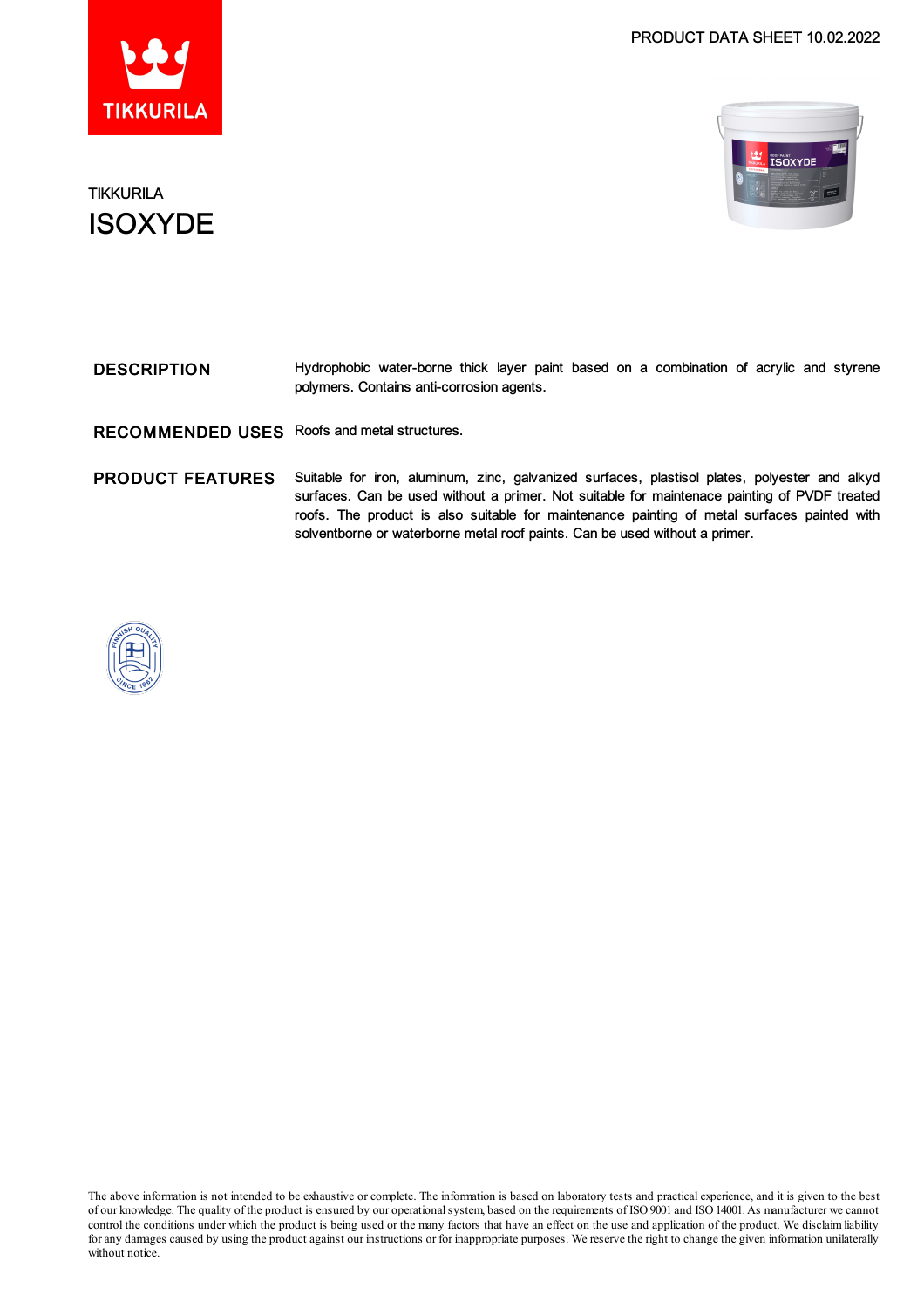

| <b>TECHNICAL DATA</b>     |                                                                                                                                                                                                                                                                                                                                                                        |  |  |  |
|---------------------------|------------------------------------------------------------------------------------------------------------------------------------------------------------------------------------------------------------------------------------------------------------------------------------------------------------------------------------------------------------------------|--|--|--|
| <b>Colour Shades</b>      | Ready made shades: Anthracite Grey Dark, Anthracite Grey, Black, Light Grey,<br>Dark Brown, Oxide Red, Tile red, White                                                                                                                                                                                                                                                 |  |  |  |
| <b>Gloss</b>              | Matt.                                                                                                                                                                                                                                                                                                                                                                  |  |  |  |
| Coverage                  | 5 m <sup>2</sup> /l (200 µm wet film/80 µm dry film).<br>If the substrate is in a good condition and only needs a touch up, 1 layer is sufficient.<br>Otherwise apply two layers with total coverage of 2,5 m <sup>2</sup> /l, (400 µm wet film/ 160 µm<br>dry film). The practical spreading rate depends on application method, form and<br>surface of the material. |  |  |  |
| Can sizes                 | 10 <sub>l</sub>                                                                                                                                                                                                                                                                                                                                                        |  |  |  |
| <b>Application method</b> | Brush, roller or airless spray, nozzles 19 - 21, 180 - 220 bar.                                                                                                                                                                                                                                                                                                        |  |  |  |
| <b>Drying time</b>        | The drying time for wet layer thickness 200 µm:<br>Touch dry after $~1$ hours.<br>Recoatable after min. 6 hours.<br>Fully cured after ~48 hours.<br>The drying time and time for recoating depend on layer thickness, temperature,<br>relative air humidity, and air circulation                                                                                       |  |  |  |
| Density (kg/l)            | 1,21 - 1,25 kg/l (depending on colour)                                                                                                                                                                                                                                                                                                                                 |  |  |  |
| Volume solids (%)         | 41                                                                                                                                                                                                                                                                                                                                                                     |  |  |  |
| <b>VOC</b>                | (cat A/d) 130 g/l (2010)<br>Isoxyde contains VOC max. 130 g/l                                                                                                                                                                                                                                                                                                          |  |  |  |
| <b>Storage</b>            | Protect from frost. Close can carefully for next use.                                                                                                                                                                                                                                                                                                                  |  |  |  |
|                           |                                                                                                                                                                                                                                                                                                                                                                        |  |  |  |

The above information is not intended to be exhaustive or complete. The information is based on laboratory tests and practical experience, and it is given to the best of our knowledge. The quality of the product is ensured by our operationalsystem, based on the requirements of ISO9001 and ISO14001.As manufacturer we cannot control the conditions under which the product is being used or the many factors that have an effect on the use and application of the product. We disclaimliability for any damages caused by using the product against our instructions or for inappropriate purposes. We reserve the right to change the given information unilaterally without notice.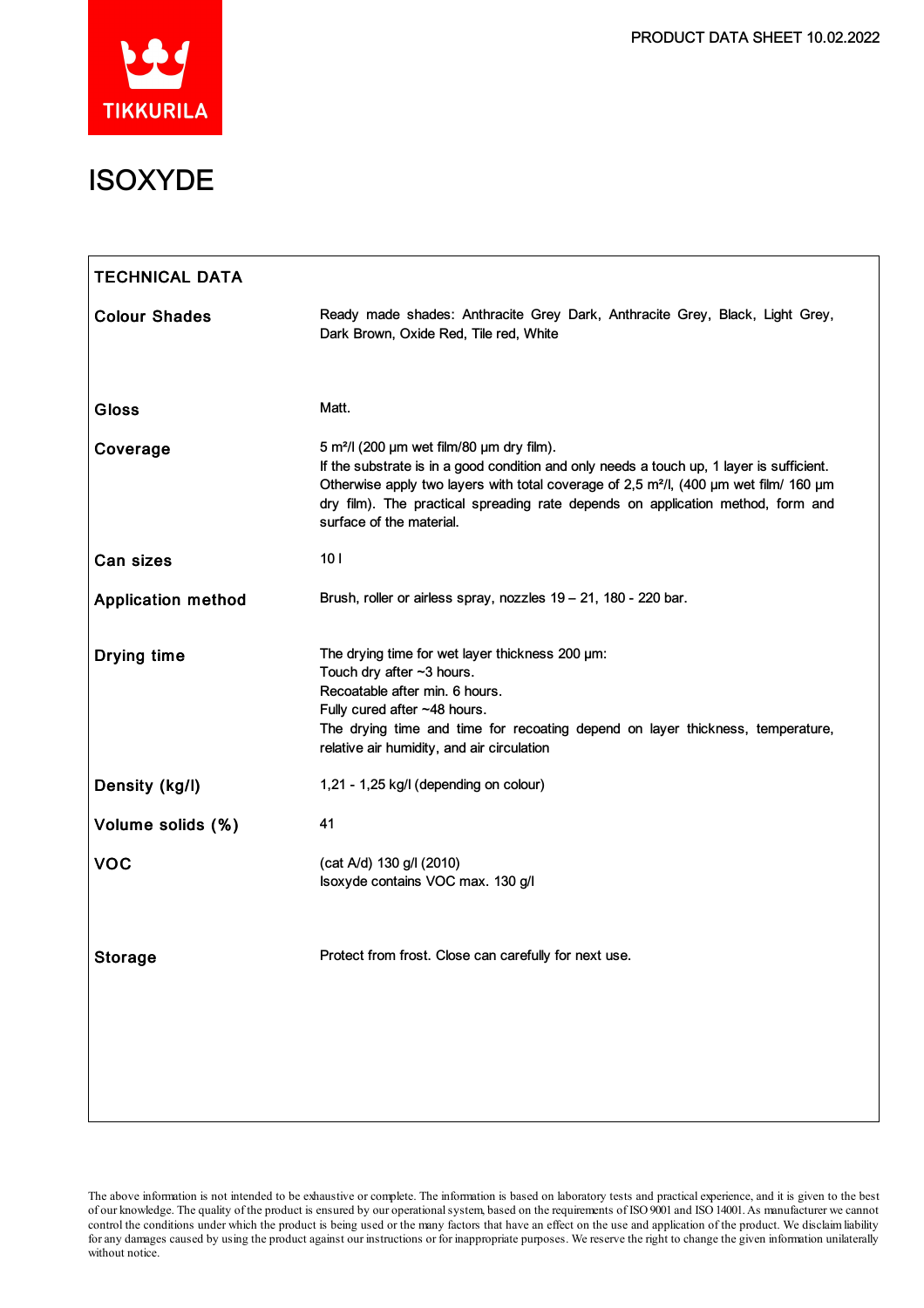

# ISOXYDE

### APPLICATION INSTRUCTIONS

#### Application conditions

The temperature must be between +8° C and +30° C and relative humidity below 85 % RH.

#### Surface preparation

#### New surfaces:

If Isoxyde is used on galvanized steel, the surface must be cleaned from white rust, dirt, salt, grease and oil with Panssaripesu cleaning agent by using brush. Rinse carefully with water and let dry. Remove from the surface possible rest of white rust/rust by sanding or by metalbrush (cleaning degree St2). Aluminium surfaces must be roughned before painting. Treat corroded surfaces with RustConverter before application or prime with Rostex Super or Rostex Super Akva. The surface must be clean, dry, and stabile.

New zinc-coated sheet metal roofs should be painted after one winter at the earliest. New surfaces can also be painted immediately, but then the surfaces must be roughned mechanically or chemically before painting. The best adhesion will be achieved on a mechanically or chemically roughened zinc-coated surface that has been dimmed by the weather.

#### Previously painted surfaces:

Clean previously painted surfaces thoroughly with Tikkurila Panssaripesu and hot water so that all dirt, grease and loose paint is removed. If Isoxyde is used on galvanized steel, the surface must be cleaned from white rust, dirt, salt, grease and oil with Panssaripesu cleaning agent by using brush. Rinse carefully with water and let dry. Remove from the surface possible rest of white rust/rust by sanding or by metalbrush (cleaning degree St2). Aluminium surfaces must be roughned before painting. Treat corroded surfaces with RustConverter before application. The surface must be clean, dry, and stabile.

#### Priming

Clean previously painted surfaces thoroughly with Tikkurila Panssaripesu and hot water so that all dirt and grease is removed. If Isoxyde is used on galvanized steel, the surface must be sanded and cleaned before application. Treat corroded surfaces with RustConverter before application. The surface must be clean, dry, and durable.

#### Application

Stir Isoxyde well before use. Apply with a brush, roller or airless spray (nozzles 19 – 21, 180 - 220 bar). To ensure the optimum film thickness apply the paint in two layers. Use unthinned. The viscosity may be adjusted downwards when thinning with max. 5 % water. Always make a test coat to ensure the compatibility of product and surface.

#### Cleaning of tools

Clean tools with water immediately after use. Remove as much paint as possible from painting tools before cleaning.

#### Maintenance instructions

After one month from painting, a dirty surface can be cleaned with Huoltopesu (mix 1 part of Huoltopesu with 10 parts of water). Clean stains and very dirty surfaces with a stronger Huoltopesu solution (1:1). After washing, rinse with water and let dry.

#### Environmental protection and waste disposal

Destroy liquid waste according to the local regulations for hazardous waste. Recycle empty, dry cans or dispose them of in accordance with local regulations.

The above information is not intended to be exhaustive or complete. The information is based on laboratory tests and practical experience, and it is given to the best of our knowledge. The quality of the product is ensured by our operationalsystem, based on the requirements of ISO9001 and ISO14001.As manufacturer we cannot control the conditions under which the product is being used or the many factors that have an effect on the use and application of the product. We disclaimliability forany damages caused by using the product against our instructions or for inappropriate purposes. We reserve the right to change the given information unilaterally without notice.